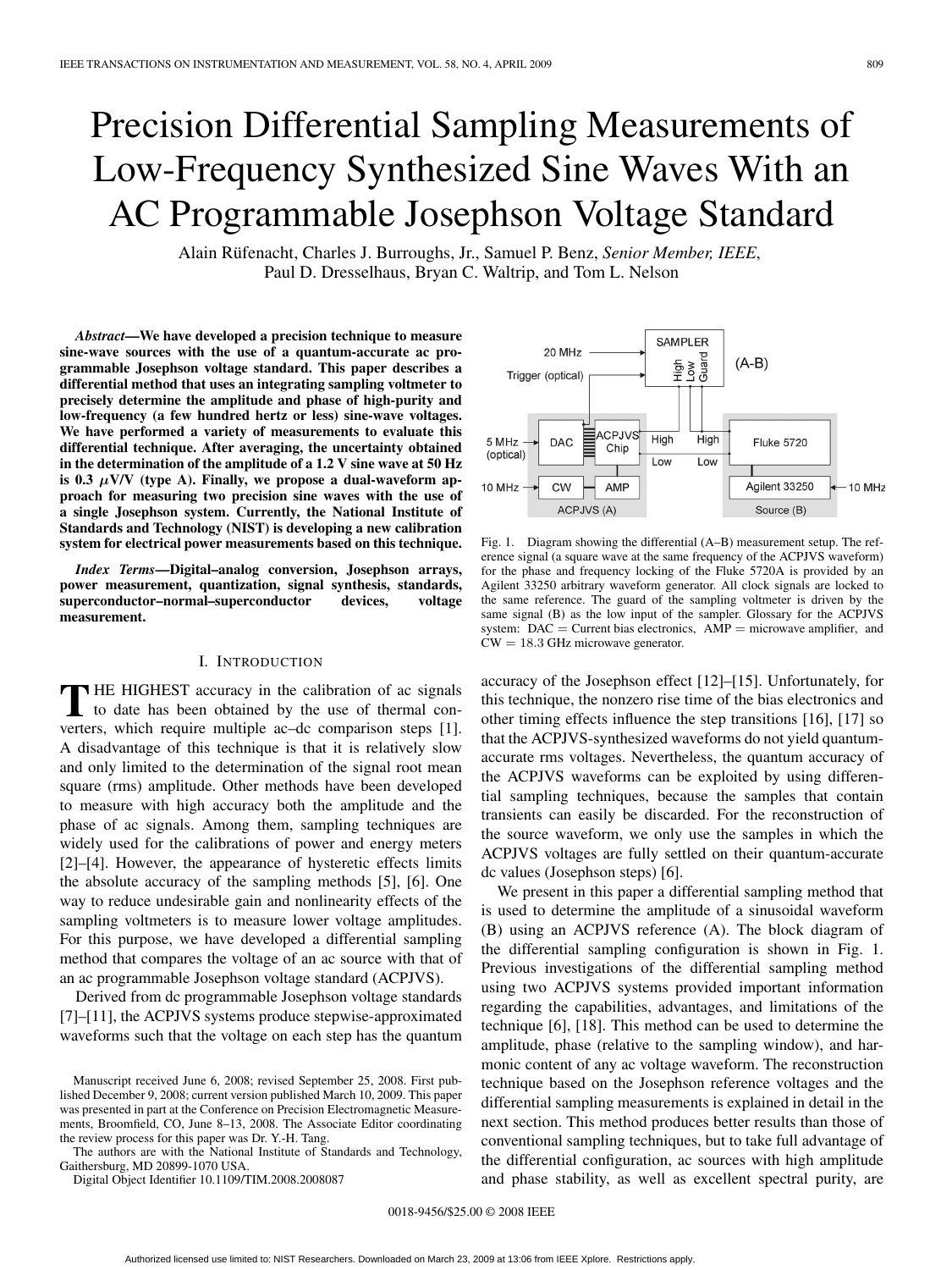

Fig. 2. (a) Ideal simulated ACPJVS staircase-approximated sine wave with 16 samples and ac source sine wave (both with 1.2 V rms amplitude and zero relative phase). The resulting differential waveform is represented by the dotted line. The gray and white stripes correspond to the different integration windows of the sampling voltmeter. (b) Zoom of the differential waveform. The circles show the magnitude of the integrated voltage for each sampling window. Free of transients, the solid circle samples are used for waveform amplitude reconstruction. The open circle samples that contain the transients are discarded.

required. For the measurements presented in this paper, a Fluke 5720A calibrator was used as the ac source.<sup>1</sup> We performed a variety of tests to ensure that the differential sampling technique remains valid over the range of experimental parameters, such as the relative phase alignment and the number of Josephson voltage samples per waveform.

This differential sampling method, which was adapted to low-frequency waveforms, is particularly interesting for electrical power applications: the National Institute of Standards and Technology (NIST) is developing a "Quantum–Watt" system [19], [20] based on this technique. The electrical power calibration standards are based on the precise knowledge of the rms amplitudes and the relative phases of two ac waveforms. In Section VI, we describe a practical method for determining the amplitudes of two ac waveforms by the use of a "dual" reference waveform provided by a single ACPJVS system.

# II. DIFFERENTIAL SAMPLING TECHNIQUE

As an introduction to the differential technique, Fig. 2(a) presents a simulation of the ACPJVS staircase-approximated waveform, the ac source sine wave, and the resulting differential voltage. For simplicity, we have chosen in this example an ACPJVS waveform with 16 samples. Both waveforms have 1.2 V rms amplitude. Because the ACPJVS waveform is only accurate on each constant-voltage step, the contributions from the transients must be removed. This is done by sampling the differential waveform twice for each step of the ACPJVS waveform [6] and then discarding half of the measurements that contain the transients (open circles) [see Fig. 2(b)]. The remaining measurements (solid circles) contain the integrated values of the voltage difference between the constant-voltage reference steps and the sinusoidal waveform. By analyzing these data, we reconstruct the original sine wave and extract its amplitude and phase relative to the sampling window (described below). In this idealized example, the position of the sampling window is centered on constant-voltage steps of the ACPJVS waveform. The ACPJVS reference and ac source waveforms are frequency locked and phase synchronized (zero relative phases).

In the actual measurements, the number of ACPJVS steps per period is much larger than 16 (generally from 40 to 100) so that the differential amplitude is smaller than the smallest amplitude range (100 mV) of the sampling voltmeter, which optimizes the benefit of the differential sampling method. The amplitude of a staircase-approximated Josephson sine wave is chosen to closely match the amplitude of the sinusoidal source. Before each measurement, the ac source amplitude is set to zero, and the sampling window is aligned so that half of the integration bins are centered in the middle of the corresponding constant-voltage steps. Alignment is optimized by adjusting the delay between the bias electronics trigger output and the start of the sampling sequence. Once the sampling window is aligned with respect to the ACPJVS waveform, the ac source amplitude is turned on. The phase of the ac source is then aligned with the ACPJVS waveform to reach the relative phase desired (around zero degrees to minimize the differential voltage). The phase-alignment algorithm consists of sampling the differential voltage, reconstructing the relative phase (see below), and applying a phase-shift correction to the ac source. No further realignment during the measurement sequence is needed as long as all the frequency references remain locked to the same clock reference. Once these alignment steps are completed, the system is ready for voltage measurements.

The first step toward determining the amplitude and phase of the ac source is to reconstruct an "integrated-quantity" waveform by summing the differential sampling measurements with the corresponding known Josephson voltages from each sample. By fitting the fundamental and the first ten harmonics of this reconstructed waveform, the amplitudes and phases of these signals may be derived. The fitting procedure also provides the magnitude of the dc offset and the residual amplitude at the power-line frequency (60 Hz). To obtain the rms value of the harmonics, the fitted amplitudes are corrected for the sampler transfer function  $\sin(\pi \cdot f \cdot \tau)/(\pi \cdot f \cdot \tau)$ , where  $\tau = (2Nf) - \delta t$  is the integration (aperture) time of the sampling voltmeter,  $f$  is the frequency of the waveform,  $N$  is the number of ACPJVS waveform steps, and  $\delta t$  is the setup time of the sampling voltmeter. The factor of two in the expression of the integration time arises because the number of measurement samples is twice the number of steps in the ACPJVS waveform. We fix the value of  $\delta t$  to 30  $\mu$ s so that the sampler has enough time to complete its required setup time and provide its highest accuracy.

In contrast with the dc comparison measurements, we measure the differential voltage between the high sides of the two sources (Fig. 1). This configuration has the advantage of simplifying the measurement setup for the electrical power applications, where two different voltage sources must be

<sup>&</sup>lt;sup>1</sup>Commercial instruments are identified in this paper only to adequately specify the experimental procedure. Such identification does not imply recommendation or endorsement by the NIST, nor does it imply that the equipment identified are necessarily the best available for the purpose.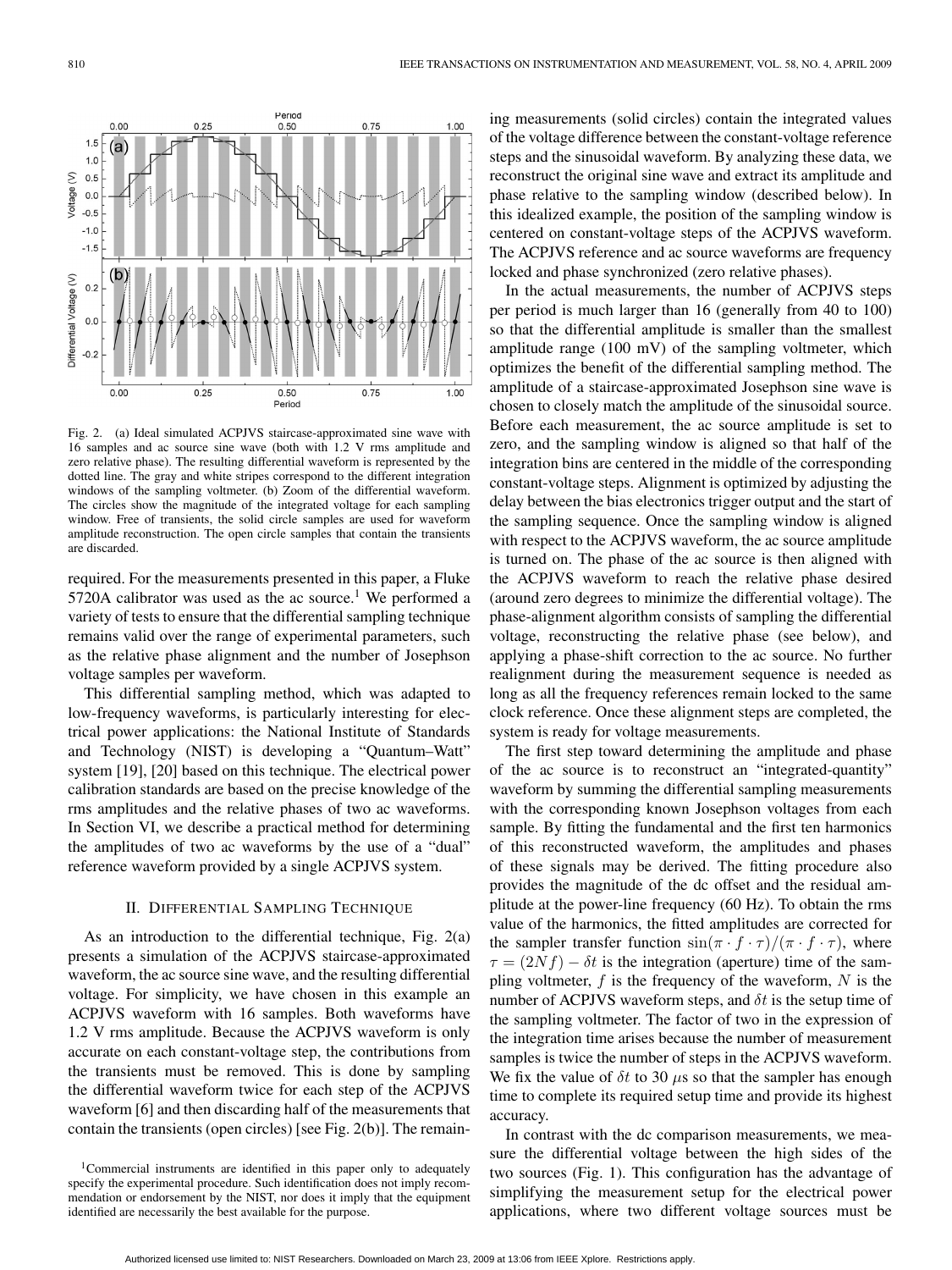

Fig. 3. Differential amplitudes measured by the sampling voltmeter using an ACPJVS stepwise-approximated 50 Hz 1.2 V rms sine wave with 80 steps per period, (a) with zero relative phase and (b) with 0.3° relative phase for "on-step" (solid circles) and transient (open circles) samples. The measured amplitudes of only the "on-step" samples for (c) the first cycle and (d) all 32 cycles of the zero relative phase trace. The two horizontal lines in (d) indicate the maximum amplitudes measured and emphasize a small amplitude modulation.

compared with the Josephson voltage reference. With the use of a coaxial cable between the various instruments, this configuration also provides better shielding. Therefore, we rely on the common-mode rejection performance of the sampling voltmeter by driving the voltmeter guard with the same signal as the one connected to the low input (the waveform with the least harmonic content). At 50 Hz, the common-mode error of the sampling voltmeter has been determined to be less than 0.1  $\mu$ V/V [19].

#### III. DIFFERENTIAL SAMPLING MEASUREMENTS

Precision comparisons were performed between the ACPJVS and the Fluke 5720A sine wave with various numbers of samples and relative phase configurations. Both of the 50 Hz waveforms had rms amplitudes of 1.2 V. Fig. 3 shows typical measurements with the sampling voltmeter of the resulting differential (A–B) waveform. The measured differential amplitude and pattern depend on the relative phase alignment, for instance,  $0^\circ$  in Fig. 3(a) and  $0.3^\circ$  in Fig. 3(b). The sinusoidal shape of the transient samples (open circles) is a direct consequence of the differential method with sinusoidal waveforms, as already demonstrated in the ideal case shown in Fig. 2(b).

The signals of interest for the reconstruction technique are the "on-step" samples (solid circles). We present the zero relative phase measurements for the first cycle in Fig. 3(c) and all the 32 cycles used for the reconstruction in Fig. 3(d). In Fig. 3(c), the nonzero symmetrical pattern is a consequence of the finite quantization of the Josephson voltage levels. In



Fig. 4. Calculated values of the Fluke 5720A rms amplitude and phase (nominally 1.2 V and  $0°$ ) at 50 Hz inferred from the measured differential signal by use of an 80-step ACPJVS reference waveform. (a) Mean amplitude of the fundamental for each of the 100 traces. (b) Mean phase relative to the sampling window for the same sampled data. In each gray rectangle, we graphically report the resulting average value calculated over the 100 traces. The error bar represents the standard deviation of the mean  $(k = 2)$ . The arrow indicates the mean value of trace #12, whose detailed measurements are shown in Fig. 3.

TABLE I AMPLITUDE AND PHASE

|                 | rms amplitude $(uV)$    |  |                         | $phase (deg)$                |  |            |
|-----------------|-------------------------|--|-------------------------|------------------------------|--|------------|
| $\overline{1f}$ | $1,200,004.07 \pm 0.37$ |  |                         | $-0.001$ 327 $\pm$ 0.000 138 |  |            |
| $\overline{2f}$ | 17.31                   |  | $\pm$ 0.03 (-96.8 dBc)  | $-128.35$                    |  | $\pm$ 0.10 |
| $\overline{3f}$ | 6.57                    |  | $\pm$ 0.02 (-105.2 dBc) | $-51.49$                     |  | $\pm$ 0.22 |
| $\overline{4f}$ | 0.99                    |  | $\pm$ 0.02 (-121.6 dBc) | 91.01                        |  | $\pm$ 1.50 |
| 5f              | 731                     |  | $\pm$ 0.02 (-104.3dBc)  | $-144.71$                    |  | $\pm$ 0.16 |
| $60$ Hz         | 2.74                    |  | $\pm$ 0.14              |                              |  |            |
| DC<br>off.      | $-17.15$                |  | $\pm$ 0.77              |                              |  |            |

Various averaged amplitudes and phases derived from the fitting procedure over the 100 traces (rms amplitude of nominally 1.2 V, 50 Hz frequency and 80 steps per waveform). The uncertainties reported correspond to the standard deviation of the mean  $(k=2)$ .

Fig. 3(d), one can see that the differential waveform is slightly modulated over the 32 cycles. Ideally, the waveform pattern should be identical for each cycle, which is clearly not the case here. This "jitter effect" is caused most likely by the instability in the phase-locking mechanism of the calibrator, as discussed hereinafter.

The sampler acquired 100 individual traces, each consisting of 32 cycles. For each of these traces, we fit the amplitude and phase of the sine wave and the first few harmonics. In Fig. 4, the amplitude and phase of the fundamental are shown, and it can be seen that they both have good short-term stability. Averaged over all the 100 traces, the rms amplitude of the fundamental is 1.200 004 07 V with a corresponding standard deviation of the mean  $(k = 2)$  of 0.37  $\mu$ V, which corresponds to a measurement uncertainty of 0.3  $\mu$ V/V (type A). The harmonic contributions (reported in Table I) are particularly small, and their contribution to the total rms value is well below one part in  $10^8$ . We draw the same conclusion for the 60 Hz voltage contribution.

In general, this analysis shows that the amplitude of the Fluke 5720A source is stable and that the contributions from higher harmonics are negligible for rms voltage measurements. Nevertheless, as shown in Fig. 3(d), we observe a time-dependent amplitude modulation. With the differential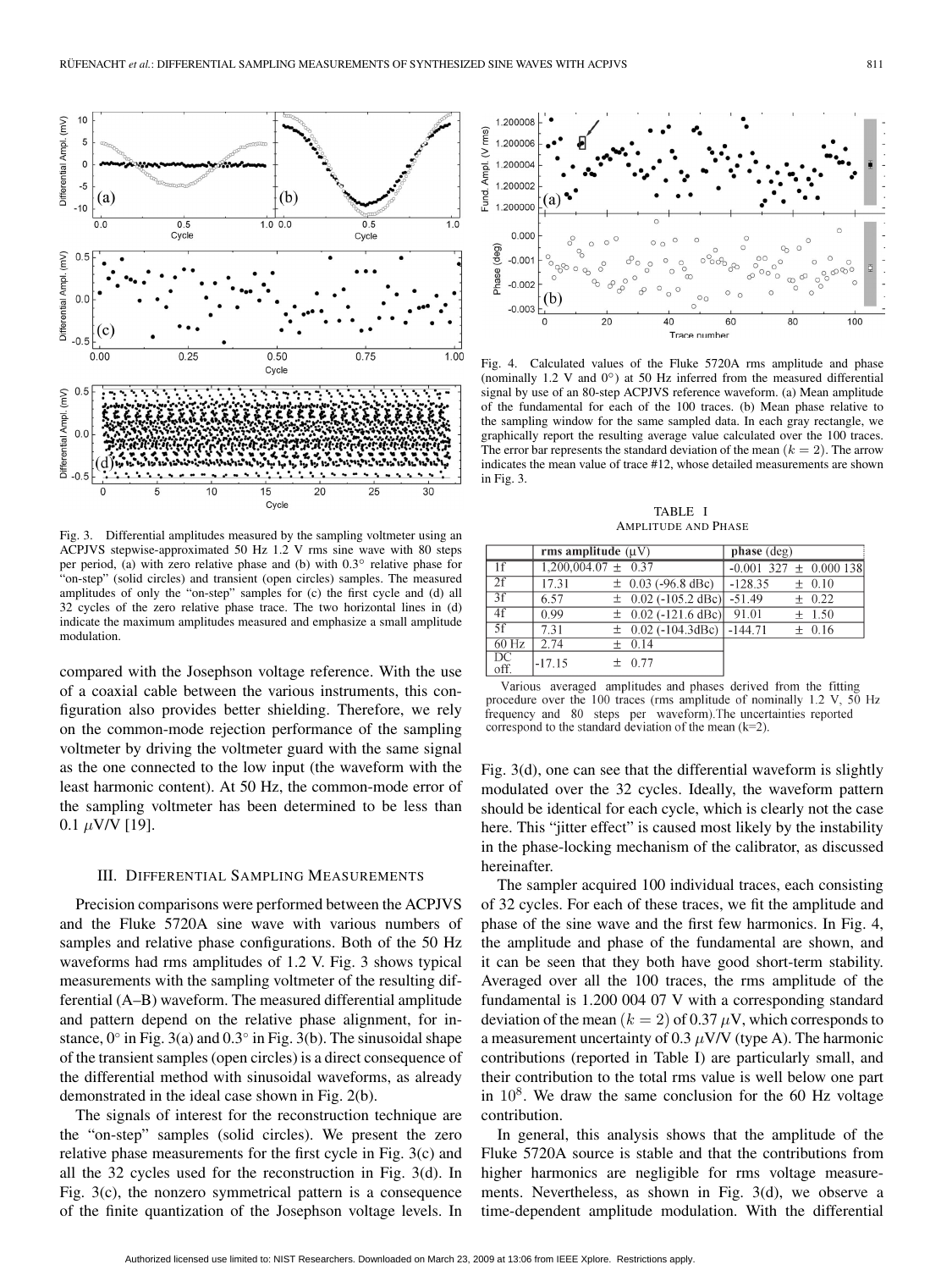$7.0$ 

 $6.0$ 

 $5.5$ 

 $5.0$ 

 $4.5$ 

 $4.0$ 

 $7.0$  $(b)$ 

6.5

 $6.0$ 

 $5.5$ 

 $5.0$ 

 $4.5$ 

 $4.0$ 

 $(a)$  $6.5$ 

 $-40$ 

 $-40$ 

 $-30$ 

 $-30$ 

 $-20$ 

 $-20$ 

 $-10$ 

 $-10$ 

 $\overline{0}$ 

Constant ACPJVS dc offset (mV)

 $\mathbf 0$ Alternating ACPJVS offset (mV)

 $10$ 

 $10$ 

20

20

30

30

40

40

Fig. 5. Demonstration that the differential sampling method produces consistent results with regard to (a) phase misalignment and (b) number of steps in the ACPJVS waveform.

approach, there are two obvious contributors to this effect, i.e., the phase noise [see Fig. 4(b)] produced by the phase and frequency locking function of this particular calibrator and the low-frequency modulation of the actual amplitude of the calibrator source. Fortunately, averaging over many traces considerably reduces this effect.

#### IV. EVALUATION OF THE SAMPLING METHOD

Fig. 5 presents the results of two important tests that are essential for determining the potential sources of error in the differential sampling method (type B uncertainties). The measured values must be independent of both (a) the phase alignment and (b) the number of voltage steps used in the ACPJVS waveform. This requirement can be satisfied as long as the resulting differential voltage is on the lowest (100 mV) range of the sampling voltmeter. To obtain consistent results, the output voltage of the Fluke 5720A must be constant over the duration of the test. To check the overall stability, we repeated the previous measurement ten times, varying the phase offset and number of samples. In Fig. 5(a), the relative phase was adjusted over  $\pm 1.5^\circ$  while keeping the other parameters of the ACPJVS waveform fixed (80 waveform steps, 50 Hz, 1.2 V). In Fig. 5(b), the number of steps in the 50 Hz sine wave was varied from 32 to 100. Except for the expected variations due to the measurement noise, the inferred amplitude was independent of both the phase alignment and the number of ACPJVS waveform steps. It is important to note that the sampling voltmeter's aperture time decreases with the increasing number of samples and that this significant change did not affect the measured amplitude. Therefore, over the tested range, the results show that the aperture time  $(\tau)$  used to rescale the data is well controlled. Note that the choice of the number of steps per ACPJVS waveform is a compromise between the small differential voltages (requiring a high number of steps per ACPJVS waveform) and the large aperture time (requiring a small number of steps per ACPJVS waveform to reduce the noise contribution of the sampler [6]).



Since the amplitude resolution of an ACPJVS waveform is determined by the voltage produced by its smallest segment or least significant bit (LSB), we can attribute only quantized voltage values to the staircase-approximated sine wave. By using an ACPJVS chip with 3.9 V maximum voltage (three Josephson junctions per stack) [10], the smallest segment contains 24 junctions, which produces an LSB voltage of 0.908 mV at 18.3 GHz. Due to the quantization of the ACPJVS waveform, the sampled differential voltages are not rigorously zero, even if the phase and amplitude of the two waveforms are well matched. This effect can be seen in the data shown in Fig. 3(c), where the differential voltages vary between −0.5 mV and +0.5 mV. To check if the ACPJVS voltage quantization induced variations in the reconstructed amplitude, we performed measurements with intentionally distorted ACPJVS waveforms. In the first distortion test, the ACPJVS voltages were shifted with a constant dc offset [see Fig. 6(a)], which varied from  $-50$  to +50 LSBs for each measurement. The corresponding sampled differential amplitude is shifted by the same offset amount. For this test, we used the standard 80-step ACPJVS waveform, 50 Hz, and 1.2 V rms amplitude waveforms. No systematic trend over the full dc offset range of  $\pm 50$  mV was observed in the computed fundamental amplitude. Even the largest applied offsets that gave a differential amplitude close to the full range of the voltmeter (100 mV) showed no noticeable gain effect on the reconstructed amplitude.

For the second distortion test, we intentionally applied alternate positive and negative offsets to the consecutive steps of the ACPJVS reference waveform. This interleaving of the offsets has the advantage of having zero net dc component over the full cycle and keeps the total rms voltage of the ACPJVS waveform almost unchanged. The reconstructed amplitude of the measurement for the alternating dc over the same  $\pm 50$  mV range is presented in Fig. 6(b) and shows the same lack of systematic trend as for the constant offset test.

To discard the transient contributions and obtain reasonably small differential amplitudes, we have chosen to sample

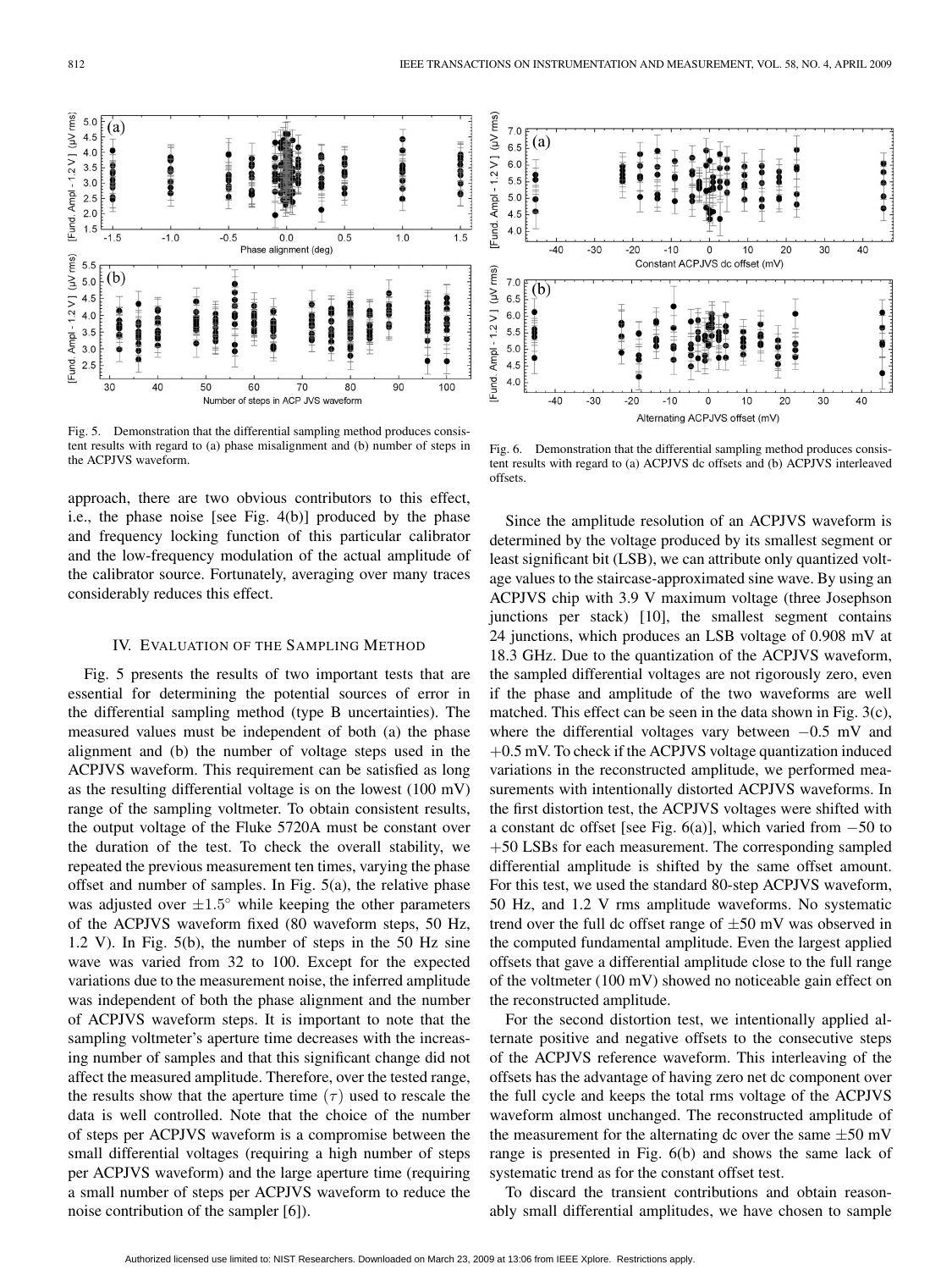the differential waveform with twice the sample number of the ACPJVS waveform. To further verify the amplitude reconstruction technique, we doubled the number of sampling measurements; therefore, we measured four samples for each Josephson voltage step. In this measurement, only one quarter of the measured data contained transients that were discarded. The three remaining differential voltage measurements for each Josephson step are suitable for amplitude reconstruction (#1,  $#2$ , and  $#3$ ). Two of them  $(H1$  and  $#3)$  produce larger integrated voltage data than the one located in the middle (#2). For each differential measurement trace of 32 cycles, we reconstructed the amplitude of the sine-wave source with separate contributions of #1, #2, #3 and #1  $+$  #3. All of the reconstructed amplitudes agree with each other within an uncertainty smaller than the noise floor of the measurement. Once again, the gain and linearity of the sampling voltmeter do not appear to affect the reconstructed amplitude. Therefore, at 50 Hz, we expect a type B uncertainty due to the common mode and the linearity effects to be less than the type A uncertainty inferred from Section III.

#### V. DUAL ACPJVS REFERENCE WAVEFORM

Calibrations of the watt and watthour meters require two ac signal sources (one for voltage and one for current) with known amplitudes and phase shifts between them. For the quantumbased ac power standard, we chose to perform rms voltage comparisons at  $V_V = 1.2$  V and rms current comparison using a reference voltage  $V_I = 0.5$  V [19]. This suggests the use of two sampling voltmeters and two ACPJVS systems. However, to minimize the complexity of the calibration system and reduce the cost, we have implemented a single ACPJVS system and will use it to generate both reference waveforms. The first idea was to generate a dual interleaved ACPJVS waveform with the  $V_V$  and  $V_I$  voltages in alternating steps of the ACPJVS waveform. This approach had the advantage of simultaneously measuring both ac sources but had the disadvantage of overloading the voltmeter at every other sample. Unfortunately, the sampling voltmeter was unable to recover from this overloaded state prior to the next sampling measurement, which prevented the practical use of this rather elegant approach. Fortunately, the large circular memory of the ACPJVS bias source allows the storage of a dual ACPJVS waveform based on multiple cycles of each voltage reference signal. As represented in Fig. 7, such a dual ACPJVS waveform consists of juxtaposing n cycles of the  $V_V$  reference waveform with m cycles of the  $V_I$  reference waveform.

Even with the juxtaposed dual waveform, each sampling voltmeter is overloaded when the voltage reference provided by the dual waveform corresponds to the other reference signal. However, the advantage of the method is that the sampler has the opportunity to recover from its overload state for a fixed number of cycles while measuring the desired reference ACPJVS waveform. To determine this recovery time, we performed a direct measurement of a dual juxtaposed ACPJVS waveform with the sampling voltmeter (no differential technique, no sine-wave source used). The ACPJVS test waveform comprised four cycles with a 1.2 V rms that overloaded the



Fig. 7. Example of a dual juxtaposed ACPJVS waveform with  $n = 4$  cycles of a 1.2 V rms and  $m = 4$  cycles of 0.5-V rms sine waves, with a relative phase of 30◦. For clarity, we show a waveform with only 16 samples per cycle.



Fig. 8. Difference between the expected Josephson rms voltage (10 mV) and the amplitude measured with the sampling voltmeter as a function of time (50 Hz cycle). During cycles 1 through 4, the 100 mV range of the sampling voltmeter is overloaded with the 1.2 V juxtaposed waveform. After a complete cycle (open circles), the sampler fully recovers from the overload state (solid circles).

sampler followed by four cycles with a 10 mV rms amplitude staircase-approximated sine wave with 64 samples per cycle and 50 Hz frequency. Fig. 8 demonstrates that, after a full cycle, the voltmeter recovers from its initially overloaded state to within the measurement noise. All of the various tests performed with the juxtaposed ACPJVS waveforms of different numbers of cycles and various amplitudes for the overloaded cycles produced the same results. The dual juxtaposed approach appears valid as long as the first cycle (20 ms) of the corresponding reference is discarded for the amplitude reconstruction of the sine-wave source. For example, the cycle number for each ACPJVS voltage reference can be extended to 33, which provides 32 valid cycles to determine the ac source amplitude. The other advantage of this method is that the dual waveform has a precisely fixed relative phase for power calibrations.

### VI. CONCLUSION

A differential sampling technique has successfully been demonstrated, in which the ACPJVS provides a precision quantum-accurate voltage (and phase) reference to accurately measure the amplitude and relative phase of a high-purity 50 Hz sine wave produced by a Fluke 5720A calibrator. The results demonstrate significant parameter ranges over which the method is independent of the phase alignment, the number of samples, and the quantization effect inherent to the ACPJVS waveform. Furthermore, for this particular frequency (50 Hz),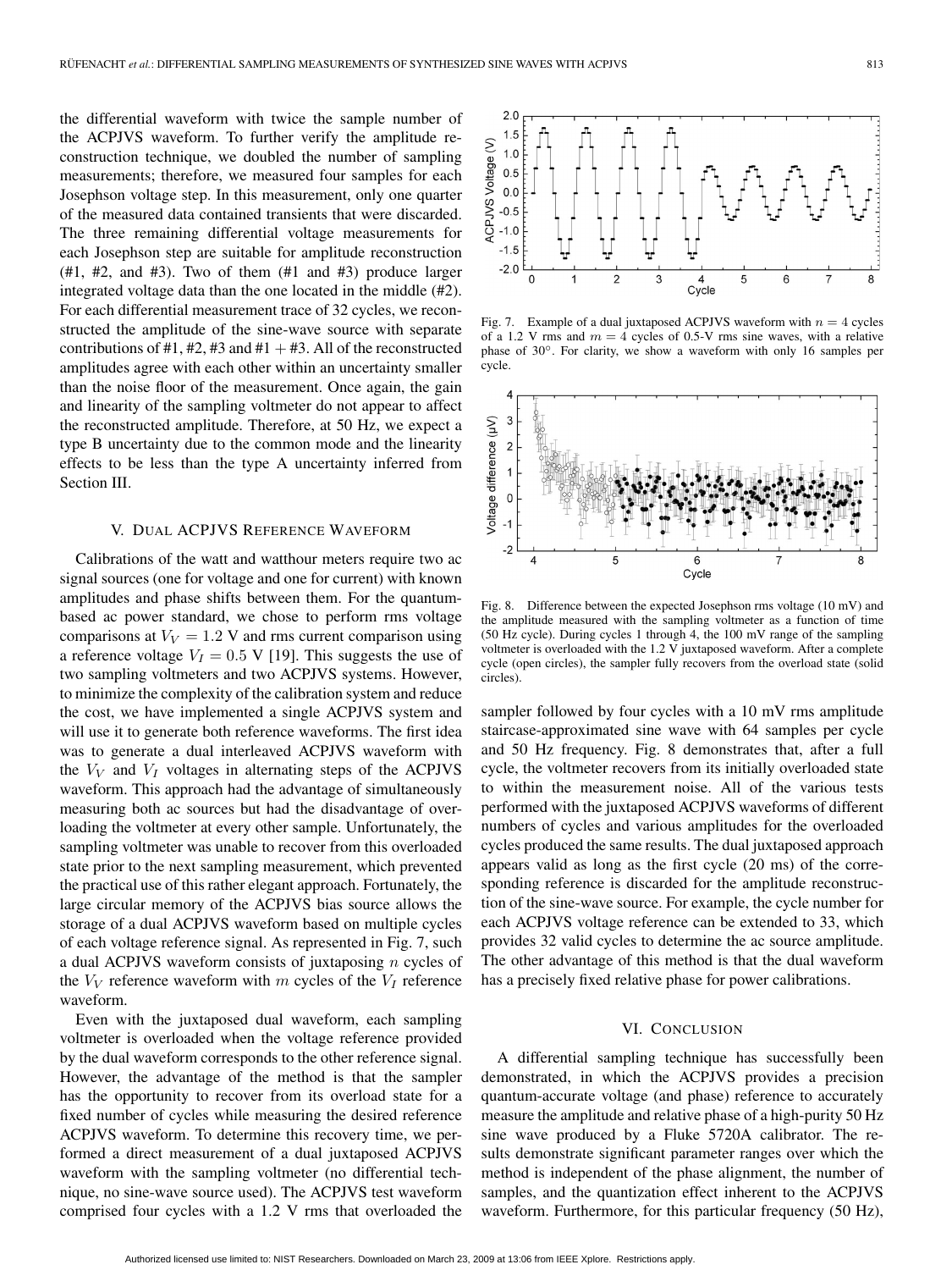the influence of the linearity effects and common-mode rejection is much smaller than 1  $\mu$ V/V, which meets the precision requirement for a Josephson-based wattmeter system. Nevertheless, we observe limitations due to the phase and amplitude jitter from Fluke 5720A, which introduced noise in the reconstructed amplitude. Although this jitter does not significantly affect the ac–dc transfer standard rms measurements with the Fluke calibrator, which is its intended application, it compromises its use in our Quantum–Watt system. NIST is constructing a custom source for the Quantum–Watt system, which will have the desired phase stability for these sampling measurements. The dual ACPJVS waveform provides a useful Josephson reference for the differential method involving the two sources of the Quantum–Watt system without affecting the precision of the measurement. The results obtained with the differential sampling technique emphasize the importance of ACPJVS methods, excluding the contribution of the transients [20], [21]. In addition to the described power application, these transient-free techniques may enable new applications in the field of low-frequency ac voltage metrology, such as thermal voltage converter calibrations, impedance measurements, etc.

#### ACKNOWLEDGMENT

The authors would like to thank Y. Chong, N. Hadacek, and B. Baek for helping develop the stacked junction fabrication process used for our PJVS chips, D. R. White for the helpful approaches for the data analysis of differential measurements, and B. Djokic of NRC-Canada for helpful conversations concerning the differential sampling method.

#### **REFERENCES**

- [1] B. D. Inglis, "Standards for ac–dc transfer," *Metrologia*, vol. 29, no. 2, pp. 191–199, May 1992.
- [2] R. S. Turgel, "Digital wattmeter using a sampling method," *IEEE Trans. Instrum. Meas.*, vol. IM-23, no. 4, pp. 337–341, Dec. 1974.
- [3] G. N. Stenbakken, "Digital wattmeter using a sampling method," *IEEE Trans. Power App. Syst.*, vol. PAS-103, no. 10, pp. 2919–2926, Oct. 1984.
- [4] R. Arseneau, M. Sutherland, and J. Zelle, "A new transfer device for the NRC travelling standard program," *IEEE Trans. Instrum. Meas.*, vol. 52, no. 2, pp. 411–414, Dec. 2003.
- [5] W. G. Kürten Ihlenfeld, E. Mohns, R. Behr, J. M. Williams, G. Ramm, and H. Bachmair, "Characterization of a high-resolution analog-to-digital converter with a Josephson AC voltage source," *IEEE Trans. Instrum. Meas.*, vol. 54, no. 2, pp. 649–652, Apr. 2005.
- [6] A. Rüfenacht, C. J. Burroughs, and S. P. Benz, "Precision sampling measurements using ac programmable Josephson voltage standards," *Rev. Sci. Instrum.*, vol. 79, no. 4, pp. 044 704-1–044 704-9, Apr. 2008.
- [7] S. P. Benz, C. A. Hamilton, C. J. Burroughs, T. E. Harvey, and L. A. Christian, "Stable 1 volt programmable voltage standard," *Appl. Phys. Lett.*, vol. 71, no. 13, pp. 1866–1868, Sep. 1997.
- [8] H. Schulze, R. Behr, F. Müller, and J. Niemeyer, "Nb/Al/AlO<sub>x</sub>/AlO<sub>x</sub>/Al/Nb Josephson junctions for programmable voltage standards," *Appl. Phys. Lett.*, vol. 73, no. 7, pp. 996–998, Aug. 1998.
- [9] C. J. Burroughs, S. P. Benz, T. E. Harvey, and C. A. Hamilton, "1 volt dc programmable Josephson voltage standard," *IEEE Trans. Appl. Supercond.*, vol. 9, no. 2, pp. 4145–4149, Jun. 1999.
- [10] Y. Chong, C. J. Burroughs, P. D. Dresselhaus, N. Hadacek, H. Yamamori, and S. P. Benz, "Practical high resolution programmable Josephson voltage standards using double- and triple-stacked MoSi2 barrier junctions," *IEEE Trans. Appl. Supercond.*, vol. 15, no. 2, pp. 461–464, Jun. 2005.
- [11] C. J. Burroughs, P. D. Dresselhaus, Y. Chong, and H. Yamamori, "Flexible cryo-packages for Josephson devices," *IEEE Trans. Appl. Supercond.*, vol. 15, no. 2, pp. 465–468, Jun. 2005.
- [12] C. A. Hamilton, C. J. Burroughs, and R. L. Kautz, "Josephson D/A converter with fundamental accuracy," *IEEE Trans. Instrum. Meas.*, vol. 44, no. 2, pp. 223–225, Apr. 1995.
- [13] P. Kleinschmidt, P. D. Patel, J. M. Williams, and T. J. B. M. Janssen, "Investigation of binary Josephson arrays for arbitrary waveform synthesis,' *Proc. Inst. Elect. Eng.—Sci. Meas. Technol.*, vol. 149, no. 6, pp. 313–316, Nov. 2002.
- [14] R. Behr, J. M. Williams, P. Patel, T. J. B. M. Janssen, T. Funck, and M. Klonz, "Synthesis of precision waveforms using a SINIS Josephson junction array," *IEEE Trans. Instrum. Meas.*, vol. 54, no. 2, pp. 612–615, Apr. 2005.
- [15] C. J. Burroughs, S. P. Benz, P. D. Dresselhaus, B. C. Waltrip, T. L. Nelson, Y. Chong, J. M. Williams, D. Henderson, P. Patel, L. Palafox, and R. Behr, "Development of a 60 Hz power standard using SNS programmable Josephson voltage standards," *IEEE Trans. Instrum. Meas.*, vol. 56, no. 2, pp. 289–294, Apr. 2007.
- [16] C. J. Burroughs, A. Rüfenacht, S. P. Benz, P. D. Dresselhaus, B. C. Waltrip, and T. L. Nelson, "Error and transient analysis of stepwiseapproximated sine waves generated by programmable Josephson voltage standards," *IEEE Trans. Instrum. Meas.*, vol. 57, no. 7, pp. 1322–1329, Jul. 2008.
- [17] C. J. Burroughs, Jr., A. Rüfenacht, S. P. Benz, and P. D. Dresselhaus, "Systematic error analysis of stepwise-approximated AC waveforms generated by programmable Josephson voltage standards," *IEEE Trans. Instrum. Meas.*, vol. 58, no. 4, pp. 761–767, Apr. 2009.
- [18] R. Behr, L. Palafox, G. Ramm, H. Moser, and J. Melcher, "Direct comparison of Josephson waveforms using an ac quantum voltmeter," *IEEE Trans. Instrum. Meas.*, vol. 56, no. 2, pp. 235–238, Apr. 2007.
- [19] B. C. Waltrip, B. Gong, T. L. Nelson, Y. Wang, C. J. Burroughs, Jr., A. Rüfenacht, S. P. Benz, and P. D. Dresselhaus, "AC power standard using a programmable Josephson voltage standard," *IEEE Trans. Instrum. Meas.*, vol. 58, no. 4, pp. 1041–1048, Apr. 2009.
- [20] L. Palafox, G. Ramm, R. Behr, W. G. K. Ihlenfeld, and H. Moser, "Primary ac power standard based upon programmable Josephson junction arrays," *IEEE Trans. Instrum. Meas.*, vol. 56, no. 2, pp. 534–537, Apr. 2007.
- [21] B. Jeanneret, F. Overney, L. Callegaro, A. Mortara, and A. Rüfenacht, "Josephson-voltage-standard-locked sine wave synthesizer: Margin evaluation and stability," *IEEE Trans. Instrum. Meas.*, vol. 58, no. 4, pp. 791– 796, Apr. 2009.
- [22] A. Rüfenacht, C. J. Burroughs, S. P. Benz, P. D. Dresselhaus, B. Waltrip, and T. Nelson, "Precision differential sampling measurements of low-frequency voltages synthesized with an ac programmable Josephson voltage standard," in *Proc. Conf. Precis. Electromagn. Meas. Dig.*, Broomfield, CO, Jun. 10, 2008. TuB1-1.



**Alain Rüfenacht** was born in La Chaux-de-Fonds, Switzerland, on August 20, 1975. He received the physics degree and the Ph.D. degree in hightemperature superconducting ultrathin films from the Université de Neuchâtel, Neuchâtel, Switzerland, in 1998 and 2005, respectively.

In 1999, he was a Scientific Collaborator with the Electrical Quantum Standards Laboratory, Swiss Federal Office of Metrology (METAS). Since 2007, he has been a Guest Researcher with the Quantum Voltage Project, National Institute of Standards and

Technology (NIST), Gaithersburg, MD, where he mainly focuses on the integration of Josephson junction arrays into voltage standards.



**Charles J. Burroughs, Jr.** was born on June 18, 1966. He received the B.S. degree in electrical engineering from the University of Colorado, Boulder, in 1988.

He is currently with the National Institute of Standards and Technology (NIST), Boulder, where he was a student and has been a permanent staff member since 1988. At NIST, he has worked in the area of superconductive electronics, including the design, fabrication, and testing of Josephson voltage standards and digital-to-analog and analog-to-digital

converters. He is the author of 45 publications and the holder of three patents in the field of superconducting electronics.